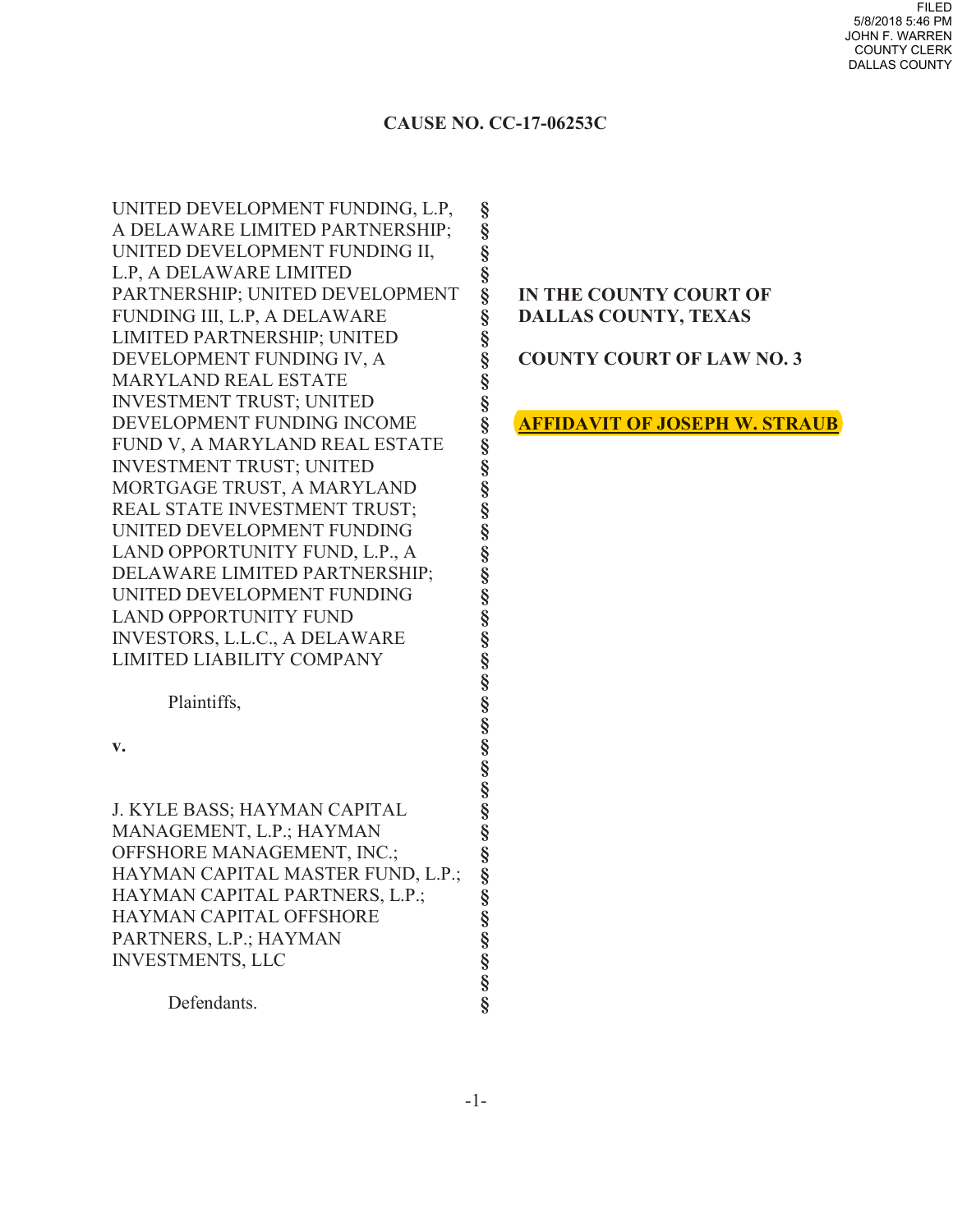## **AFFIDAVIT OF JOSEPH W. STRAUB**

STATE OF TEXAS §<br>§ COUNTY OF TRAVIS

BEFORE ME, the undersigned authority, on this day personally appeared Joseph W. Straub, known to me to be the person whose name appears below, who upon being duly swom, deposes and states the following:

- 1. My name is Joseph W. Straub. I am over eighteen (18) years of age. I have never been convicted of a felony. I am of sound mind, and I am fully competent to make this affidavit. I have personal knowledge of the facts stated herein, which are true and correct.
- 2. Since 2003, I have been a partner of Harris & Straub LLC ("H&S"), an Austin-based affiliate of James R. Harris Partners. I am also the President of H&S. I have personal knowledge of the facts stated herein, which are true and correct.
- 3. Since 1992, H&S and its predecessor firms have developed large masterplanned communities, custom estate subdivisions and infill homesites as well as commercial and multifamily developments. The neighborhoods total over 3,600 homesites valued at more than \$250 million.
- 4. I have over four decades of experience in real estate development. I have been involved in all aspects of real estate development including sales, marketing and management. I am an area partner and co-managing partner of numerous real estate developments in the Greater Austin area.
- 5. H&S has worked with various United Development Funding entities ("UDF") on our projects. For example, we worked with UDF on the Commons at Rowe Lane, a luxury single-family home community 25 miles from downtown Austin in Pflugerville, Texas. In 2014, UDF acquired 71.388 acres from an affiliate of H&S that owned the Rowe Lane project, and UDF hired H&S for the fee development work on that land. UDF later purchased another phase of the Rowe Lane project from H&S's affiliate. H&S also worked with UDF on the Shadow Canyon residential community in Georgetown, Texas, and the Bar W Ranch project.
- 6. On November 12, 2015, H&S reached an agreement with United Development Funding III, L.P., United Development Funding IV and United Residential Home Finance (part of United Mortgage Trust) ("UDF") on principal terms for an additional development transaction. A true and correct copy of that agreement is attached hereto as Annex I ("Term Sheet").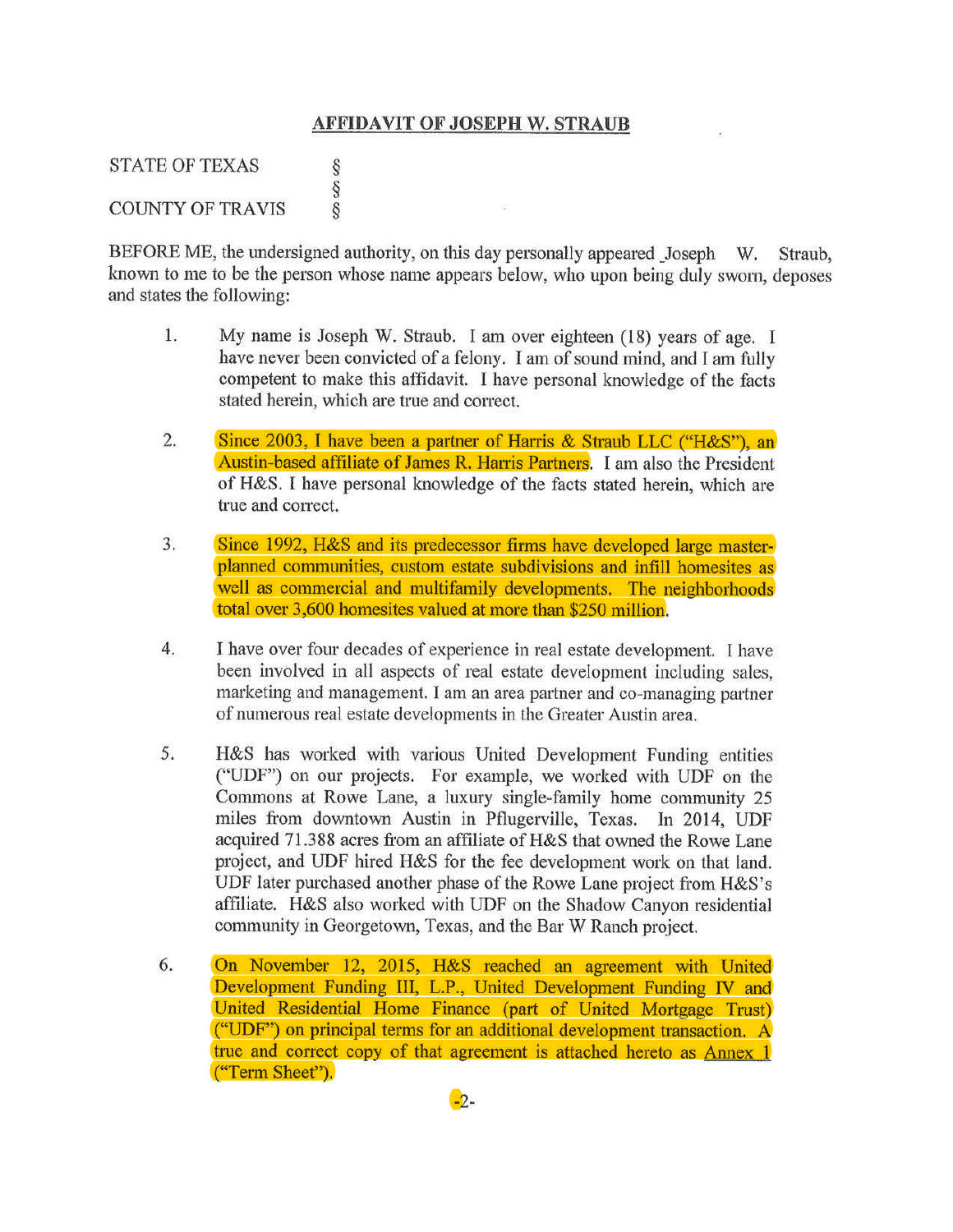- 7. Pursuant to the Term Sheet, entities controlled by me ("Straub Entities") were going to take over development of various properties ("Properties") that were then-owned by various entities affiliated with another Texas developer, Thomas Buffington ("Buffington"). UDF had outstanding acquisition and development loans to Buffington. Buffington was going to transfer ownership of the Properties to UDP, and UDF would then convey the ownership interests and assets of the Properties to the Straub Entities. The Straub Entities would take over the UDF debt. The UDP debt would continue to be secured by the Properties, as well as additional projects which the Straub Entities would pledge to secure the debt.
- 8. The parties intended that UDF would fund the further development of the Properties.
- 9. On November 21, 2014, I granted UDP an option to purchase 278.212 acres of land that one of my companies owned in Williamson County, Texas, or the equity interests in that same company, for a purchase price of \$10 ("Option") during a term of 25 years. A true and correct copy of such option is attached hereto as Annex 2. The purpose of such Option was for UDF to secure the equity and expected profit in the project to be pledged as additional collateral to the Buffington portfolio debt.
- 10. On November 16, 2015, I granted UDF an option to purchase 72.809 acres of land that one of my companies owned in Williamson County, Texas, or the equity interest in that same company, for a purchase price of \$10 ("Option") during a term of 25 years. A true and correct copy of such option is attached hereto as Annex 3. The 72.809 acres is the first purchase of a 9 year structured takedown contract for a total of 575 acres to be developed into 1,400 single-family lots. The purpose of such Option was for UDF to secure the equity and expected profit in the project to be pledged as additional collateral to the Buffington portfolio debt.
- 11. As of December 10, 2015, the Straub Entities were ready, willing and able to complete the takeover of the Buffington Properties.
- 12. On December 10, 2015, I became aware of an internet post about UDF on a website called Harvest Exchange. My son Jake Straub emailed me a link to the website at 3:18PM on December 10, 2015. A true and correct copy of his email forwarding the link and the article contained in the link is attached hereto as Annex 4.
- 13. The post, and subsequent posts to the same website in December 2015, made negative statements about UDF's business, especially the statements that asserted that UDF's business was a Ponzi scheme instead of a genuine real estate business, that UDF's business was generating returns that were not legitimate, that UDF had failed to disclose a disagreement between it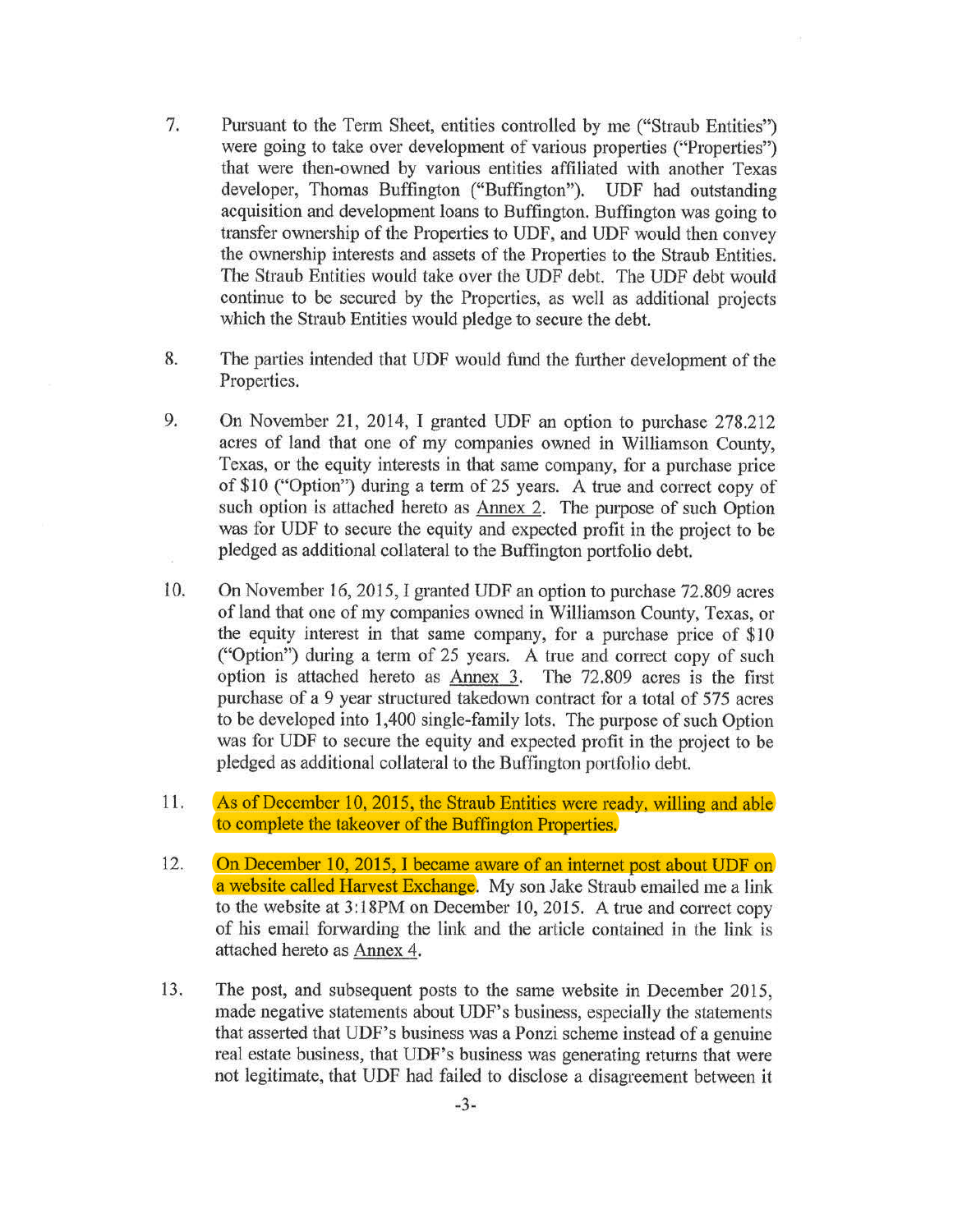and Whitley Penn about UDF's financials that caused Whitley Penn's termination as UDF's auditor, that the auditor and UDF were concealing known reportable events, that UDF was taking advantage of its investors as gullible victims, and other statements made throughout various posts.

- 14. The information in the Harvest Exchange posts was republished and talked about in the real estate community.
- 15. The statements in the post described above in paragraph 14 were not consistent with my experience with and knowledge of UDF's business. I was aware of no information that would support the assertions made in the post.
- 16. I believed that due to the negative nature of the posts, and their distribution in the community of real estate developers, lenders and investors, that UDF would face obstacles in raising any new capital to support future development. UDF obtained capital through banks and investors. It was my belief that the posts would interfere with UDF's ability to raise capital from either source. Attached hereto as Annex 5 is a true and correct copy of an email I authored expressing such concern on December 15, 2015. I also expressed such concern to UDF in discussions about the Properties after December 10, 2015.
- 17. Accordingly, as a result of the negative posts, I did not believe it was feasible to move forward with developing the Buffington Properties, and the Straub Entities did not acquire the Properties. Absent the posts made in December 2015, especially the December 10, 2015 post that is attached to Annex 4, I believe the Straub Entities would have acquired the Buffington Properties.
- 18. Annex 1, 2, 3, 4 and 5 are records kept in the regular course of business; it was in the regular course of business and regular practice of the Straub Entities that the records were made by-or from information transmitted by-someone with knowledge of the act, event, condition, opinion or diagnosis recorded; and the documents were made at or near the time or reasonably soon thereafter.

 $\overline{\Sigma}$